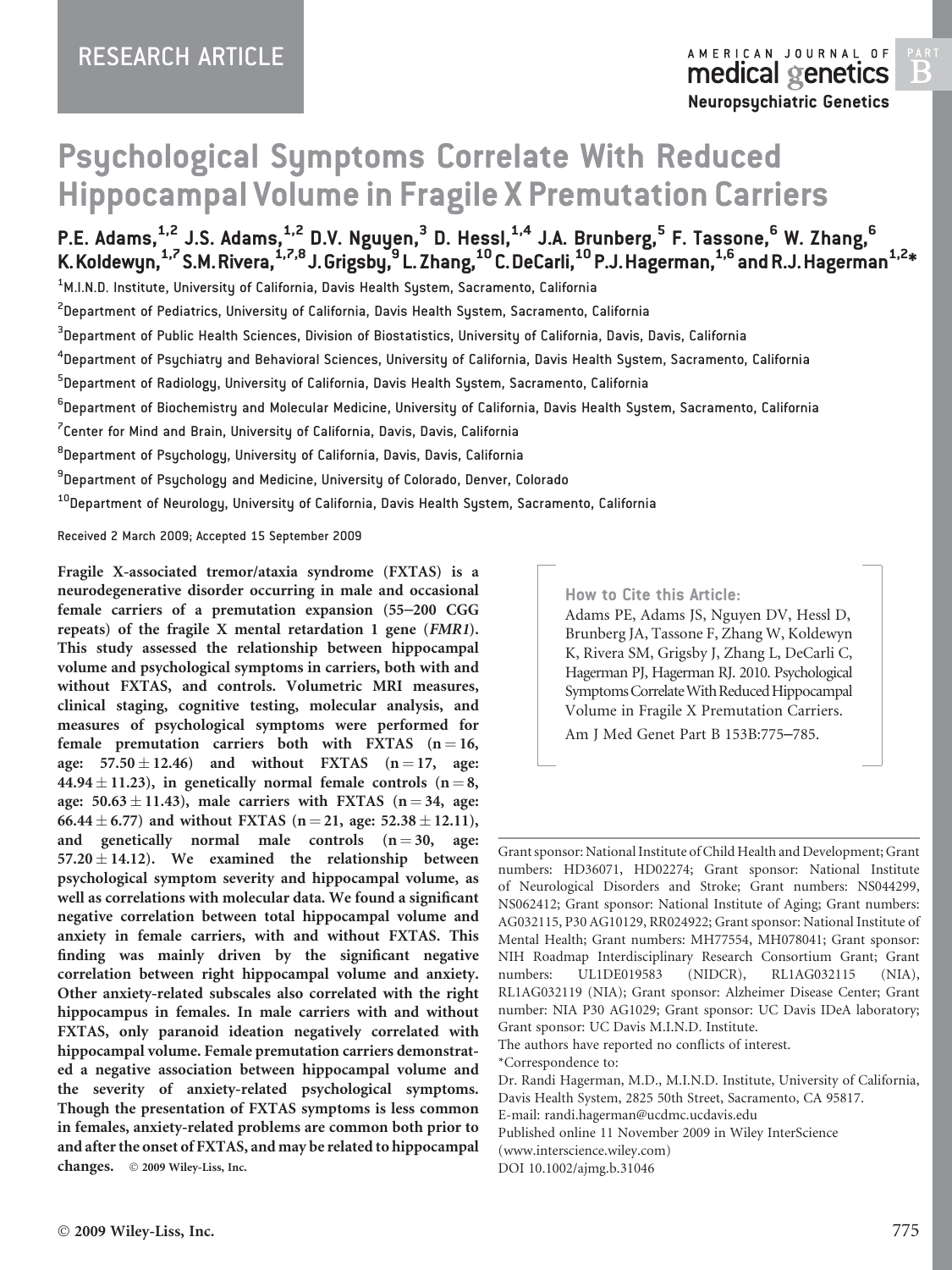## Key words: fragile X; FXTAS; anxiety; premutation; hippocampus

## INTRODUCTION

The fragile X premutation, which involves a CGG repeat expansion (55–200 repeats) on the fragile X mental retardation 1 (FMR1) gene, is associated with emotional problems [Franke et al., 1998; Cornish et al., 2005; Hessl et al., 2005], neurocognitive deficits [Loesch et al., 2003; Moore et al., 2004; Grigsby et al., 2006a,b], primary ovarian insufficiency (POI) [Allingham-Hawkins et al., 1999; Murray et al., 2000; Sullivan et al., 2005], and the fragile Xassociated tremor/ataxia syndrome (FXTAS) [Hagerman et al., 2001; Jacquemont et al., 2003, 2007; Loesch et al., 2005a; Berry-Kravis et al., 2007; Leehey et al., 2007].

The characteristic features of FXTAS are progressive gait ataxia and intention tremor, with onset typically occurring after the age of 50 [Hagerman et al., 2001; Jacquemont et al., 2003; Leehey et al., 2007]. Other symptoms of FXTAS include memory and executive function deficits, which may progress to cognitive impairment and dementia [Bacalman et al., 2006; Bourgeois et al., 2006; Grigsby et al., 2006a], and peripheral neuropathy [Jacquemont et al., 2003; Hagerman et al., 2007]. Recent studies involving the volumetric analysis of structural brain MRI showed that individuals with FXTAS may incur brain atrophy, often with subcortical and periventricular white matter disease, with a high prevalence (58%) of white matter disease in the middle cerebellar peduncles (MCP) [Brunberg et al., 2002; Loesch et al., 2005b; Cohen et al., 2006; Adams et al., 2007]. Neuropathological examinations of patients with FXTAS have revealed intranuclear inclusions in neurons and astroglia of the cerebrum, brain stem, and spinal cord, with the highest density of inclusions in the hippocampi [Greco et al., 2002, 2006].

In rats, hippocampal function can be divided into two distinct regions: dorsal (corresponding to the posterior hippocampus in primates) and ventral (anterior hippocampus in primates). Whereas the dorsal hippocampus is involved in certain types of learning and memory [Moser et al., 1993], the ventral region may have more of a role in anxiety-related behaviors [Moser et al., 1993; Bannerman et al., 2003]. Moreover, ventral hippocampus emotional processing is distinct from that of the amygdala, which is related specifically to fear [Bannerman et al., 2004]. Studies of the action of anxiolytic drugs, and of hippocampal and amygdala lesions, have led to hypotheses that the septo-hippocampal system is an important piece of the behavioral inhibition system, and thus in anxiety and anxiety-related disorders [Gray, 1982; Gray and McNaughton, 2000; McNaughton and Gray, 2000; Bannerman et al., 2004]. Given that males with the premutation have reduced hippocampal activation during memory recall tasks, presumably because of dysfunction in the posterior hippocampus, which also correlated with psychological symptoms [Koldewyn et al., 2008], it is possible that the anterior hippocampus in premutation carriers is also affected (and thus, level of anxiety). Additionally, reduced hippocampal volume has been shown in several mood disorders, including major depression disorder [Bremner et al., 2000; Beyer and Krishnan, 2002] and post-traumatic stress disorder [Smith, 2005]. It was recently reported that the risk of major depression in female

premutation carriers is increased compared to controls, and is associated with smaller CGG repeat size [Roberts et al., 2009]. However, the size of the hippocampus in those carriers with psychiatric problems has not been studied.

FXTAS affects approximately 40% of male premutation carriers over the age of 50 in families ascertained through probands with fragile X syndrome (FXS), but is less frequent in females (8–16%) [Hagerman et al., 2004; Zuhlke et al., 2004; Berry-Kravis et al., 2005; Jacquemont et al., 2005; O'Dwyer et al., 2005; Coffey et al., 2008; Rodriguez-Revenga et al., 2009]. This disparity may be due to the presence of a second, non-expanded X chromosome which, if active in a significant percentage of cells in the brain, may provide a protective effect with respect to FXTAS symptoms [Berry-Kravis et al., 2005; Jacquemont et al., 2005]. It has been demonstrated that females with FXTAS present with relatively larger brain region volumes (less atrophy) than males with FXTAS, though a trend of reduced hippocampal volume with increased FXTAS symptoms has been observed in females [Adams et al., 2007]. In addition, it has been demonstrated that individuals (both male and female) with FXTAS have an increased incidence of psychological symptoms, including anxiety [Hessl et al., 2005]. These data, in conjunction with the high prevalence of the premutation allele in the general population, approximately 1 per 130 in females [Pesso et al., 2000; Hagerman, 2008] and 1 per 250–810 in the male population [Hagerman, 2008], underscore the need for further study of premutation carriers and the extent and effects of reduced hippocampal size.

## **METHODS**

#### **Subjects**

Patients were selected for the study through their familial relationship with children with FXS. Female relatives of proband children with FXS were recruited for testing to identify those who exhibit symptoms of FXTAS. Presence of the premutation (FMR1 allele ranging between 55 and 200 CGG repeats) was determined using PCR and Southern blot DNA analysis. Genetically normal relatives of proband children and patients with FXTAS were recruited as control subjects. Two additional male controls were recruited to match the age and education levels of the premutation carriers. All study participants signed informed consent for this study, which was approved by the Institutional Review Boards at the University of California at Davis Medical Center and the University of Colorado at Denver and Health Sciences Center.

Our analysis included 126 subjects. Of these subjects, 17 were females with the premutation but without FXTAS symptoms (non-FXTAS), 16 were females with the premutation affected with FXTAS, according to previously defined criteria [Jacquemont et al., 2003], and 8 were genetically normal female controls. The remainder of the subjects ( $n = 85$ ) were male, which included 21 male non-FXTAS premutation carriers, 34 males with the premutation and with FXTAS, and 30 genetically normal controls.

The mean age between males and females was significantly different among both the FXTAS and non-FXTAS carrier groups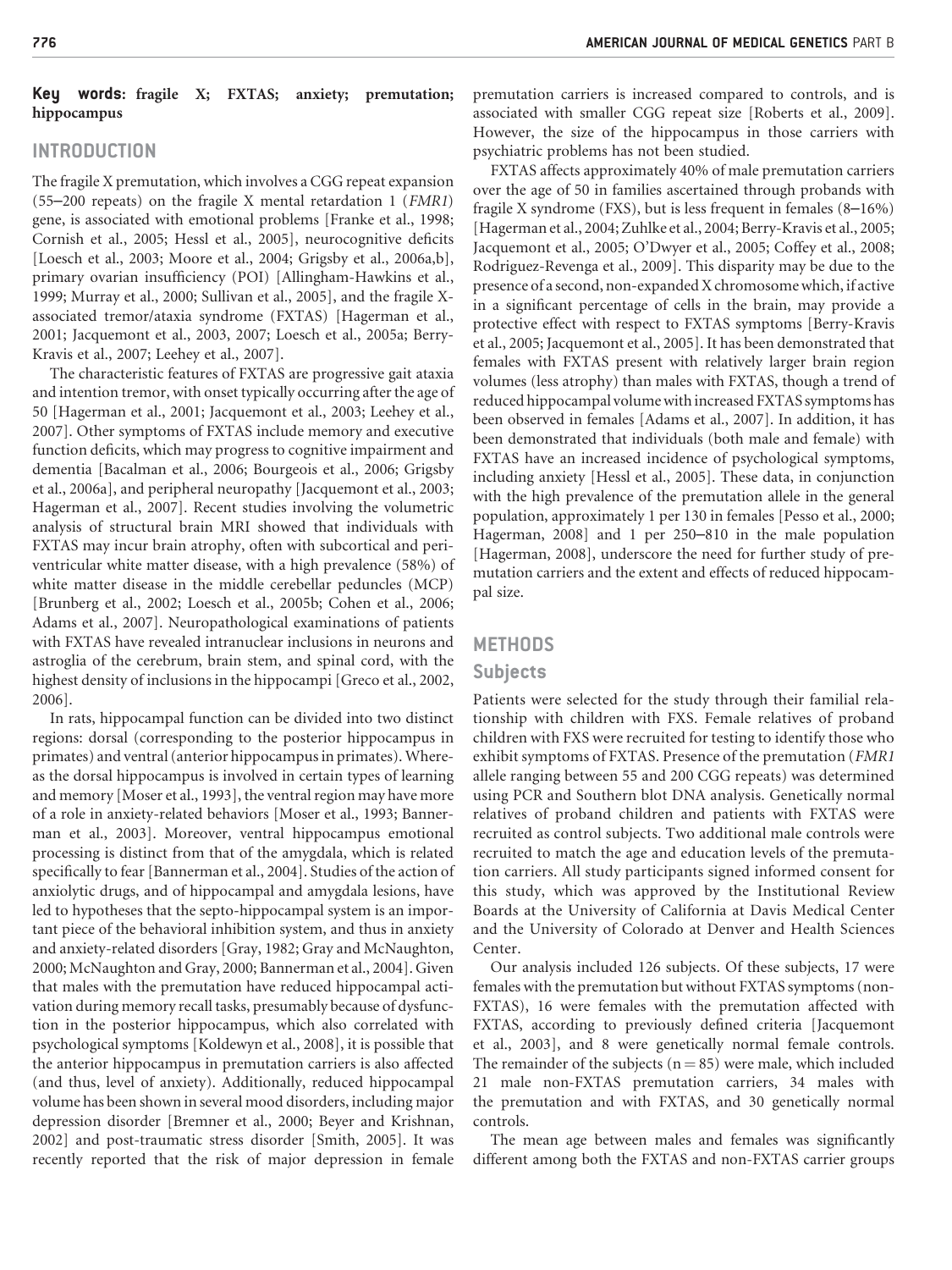|                                |                          | <b>Female</b>  |           | <b>Male</b>                   |            |           |                          |
|--------------------------------|--------------------------|----------------|-----------|-------------------------------|------------|-----------|--------------------------|
|                                | N                        | Mean           | <b>SD</b> | $\mathsf{N}$                  | Mean       | <b>SD</b> | P-value $(t$ -value] $a$ |
| Age                            |                          |                |           |                               |            |           |                          |
| <b>FXTAS</b>                   | 16                       | 57.50          | 12.46     | 34                            | 66.44      | 6.77      | $0.011$ $(2.60)$         |
| Non-FXTAS                      | 17                       | 44.94          | 11.23     | 21                            | 52.38      | 12.11     | $0.047$ $(2.01)$         |
| Control                        | 8                        | 50.63          | 11.43     | 30                            | 57.20      | 14.12     | $0.148$ $(1.45)$         |
| Years since symptom onset      |                          |                |           |                               |            |           |                          |
| <b>FXTAS</b>                   | 16                       | 7.48           | 10.19     | 33                            | 7.83       | 5.71      | $0.901$ $(0.13)$         |
| Symptom <sup>b</sup> onset age |                          |                |           |                               |            |           |                          |
| <b>FXTAS</b>                   | 16                       | 50.00          | 15.13     | 33                            | 58.67      | 7.15      | $0.041$ $(2.22)$         |
| Activation ratio               |                          |                |           |                               |            |           |                          |
| <b>FXTAS</b>                   | 16                       | 0.54           | 0.18      |                               |            |           | $0.952^c$ $(-0.06)$      |
| Non-FXTAS                      | 15                       | 0.54           | 0.12      |                               |            |           |                          |
| CGG repeat                     |                          |                |           |                               |            |           |                          |
| <b>FXTAS</b>                   | 16                       | 95.19          | 14.18     | 33                            | 92.76      | 18.86     | $0.652$ $[-0.45]$        |
| Non-FXTAS                      | 15                       | 96.40          | 20.17     | 21                            | 88.52      | 32.33     | $0.233$ $[-1.20]$        |
| Control                        | 8                        | 32.00          | 6.89      | 24                            | 28.42      | 4.82      | $0.652$ $[-0.41]$        |
| FMR1 mRNA                      |                          |                |           |                               |            |           |                          |
| <b>FXTAS</b>                   | 14                       | 3.04           | 1.23      | 30                            | 3.41       | 0.82      | 0.259(1.14)              |
| Non-FXTAS                      | 13                       | 2.49           | 0.70      | 21                            | 3.13       | 1.63      | $0.071$ $(1.82)$         |
| Control                        | $\overline{\phantom{a}}$ | 1.43           | 0.19      | 19                            | 1.34       | 0.36      | $0.850$ $(-0.19)$        |
|                                |                          |                |           | Medication (SSRI and/or SNRI) |            |           |                          |
|                                |                          |                |           |                               |            |           |                          |
|                                |                          | <b>Yes</b>     | <b>No</b> |                               | <b>Yes</b> | <b>No</b> | P-value                  |
| <b>FXTAS</b>                   |                          | 12             | 4         |                               | 14         | 20        | 0.035                    |
| Non-FXTAS                      |                          | 6              | 11        |                               | 6          | 15        | 0.734                    |
| Control                        |                          | $\overline{c}$ | 6         |                               | 3          | 27        | 0.279                    |

#### TABLE I. Description of Characteristics of 126 Subjects

<sup>a</sup>P- and t-values pertain to comparison between females and males within each group.<br><sup>b</sup>Sumptoms include ataxia and/or intention tramer

bSymptoms include ataxia and/or intention tremor.

<sup>c</sup>Comparison of activation ratio of FXTAS and non-FXTAS female groups.

 $(P = 0.011$  and  $P = 0.047$ , respectively). The subgroups (FXTAS, non-FXTAS, controls) within each gender differed in age as well (see Table I). The age of onset of FXTAS symptoms for males and females (58.67  $\pm$  7.15, 50.00  $\pm$  15.13, respectively) was also significantly different  $(P = 0.041)$ .

Although there was no significant difference in psychotropic medication taken (SSRI, SNRI, or SSNRI) between females and males among the control and non-FXTAS groups, a significantly higher proportion of females with FXTAS were on psychotropic medication relative to males with FXTAS (75.0% vs. 41.2%,  $P = 0.035$ ).

There were no differences in IQ within each gender between the control and non-FXTAS groups, although there were differences in the males between the FXTAS group and both the non-FXTAS and control groups (mean/SD: 104.0/15.0, 116.7/15.8, 116.0/17.4, respectively).

Years since symptom onset, CGG repeat size, and FMR1 mRNA levels were not significantly different between males and females. Also, the mean activation ratios (AR) for females with and without FXTAS were not significantly different. Table I summarizes the characteristics of the 126 study subjects in more detail.

## Neuroimaging

StructuralMR images were acquired using a 1.5 T GE Signa Horizon LX Echospeed system. Acquisition parameters are as follows:

Coronal 3D spoiled gradient recalled echo (IR-prepped SPGR) acquisition, T1 weighted: Coronal plane, 3D acquisition, gradient recalled echo, RF spoiled, TR 9.1 msec, spatial resolution:  $0.9375 \times 0.9375 \times 1.5$  mm<sup>3</sup> thickness.

High resolution FLAIR (same orientation as axial spin echo): Oblique axial plane, 2D acquisition, inversion recovery spin echo, TE 144 msec, TR 11,000 msec, TI 2,250 msec, 14 slices/acquisition, 2 interleaved acquisitions, resolution  $0.9375 \times 0.9375 \times 3 \text{ mm}^3$ thickness, 0 mm interslice on reconstructed image.

Volumetric analysis was performed on the MR images using a custom computer program operating on a UNIX, Solaris platform (Quanta 6.1). Evaluation involved operator-guided tracing of the dura mater, and subsequent removal of non-brain elements. The resulting cranial vault was deemed total cranial volume (TCV) and used to normalize other brain volumes (by dividing the hippocampal volume by TCV). TCV analysis was performed on axial FLAIR images.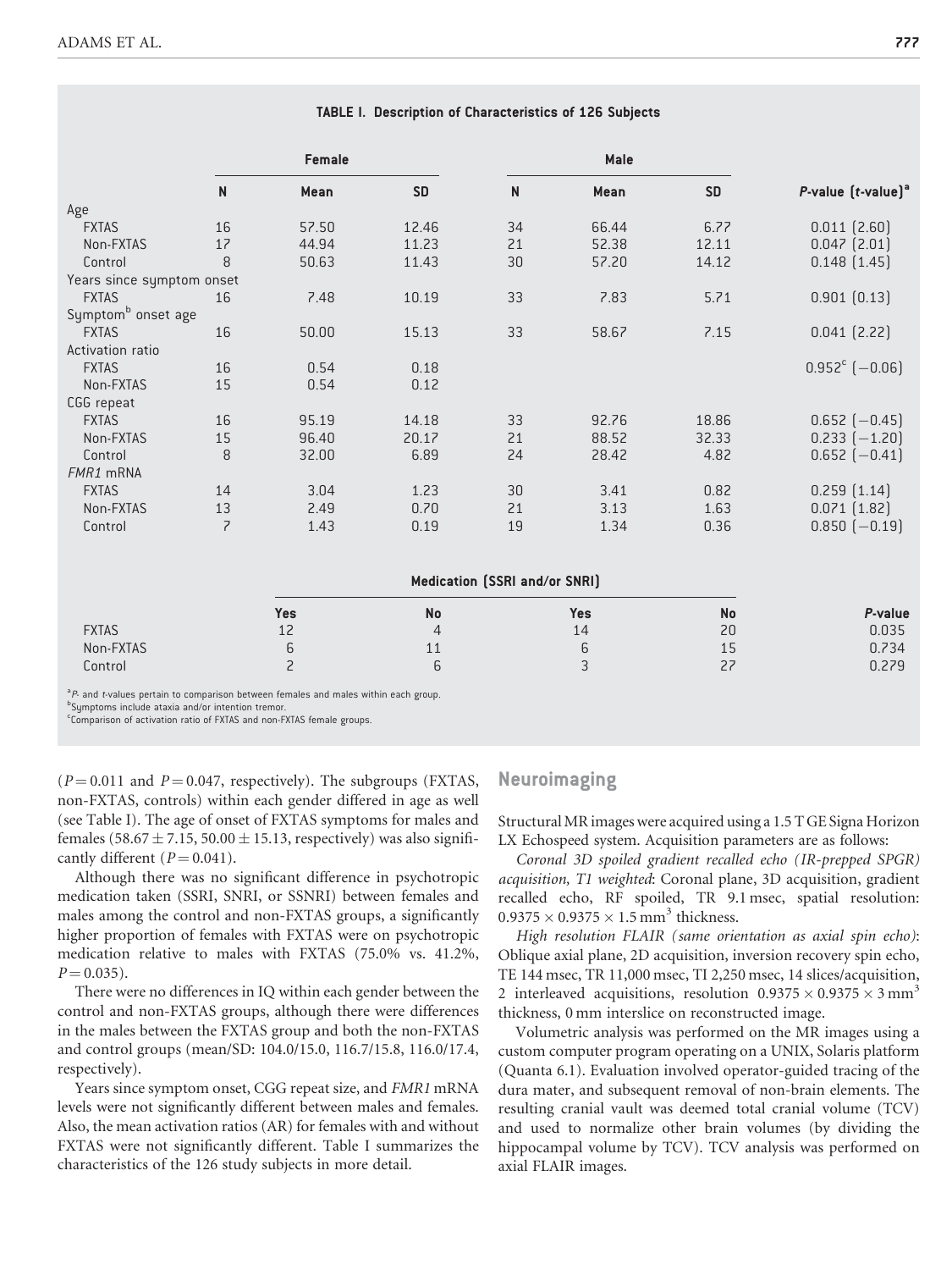Hippocampal volumes were obtained using the coronal 3D SPGR images. Through operator-guided tracing, including the CA1–CA4 fields, the dentate gyrus, and the subicular complex, left and right hippocampal volumes were determined. The volumes from the hippocampi were summed together to obtain a total hippocampal volume.

Intrarater reliability was determined using intraclass correlation coefficients (ICCs) with a minimum score of 0.97 needed for reliability. ICCs were 0.99 for TCV, 0.98 for cerebral volume, 0.98 for right hippocampal volume, 0.97 for left hippocampal volume, and 0.99 for volume of white matter hyperintensity. A single rater (J.A.) performed all of the analysis, and was blinded to subjects' experimental condition, molecular status, and demographic information.

## Clinical Evaluation

The diagnosis of FXTAS was made after a thorough medical, neurological, and radiological examination using criteria for definite or probable FXTAS, as previously published [Jacquemont et al., 2003]. After examination, a FXTAS clinical staging score was given to each patient with the premutation. This 7-point rating scale, as previously reported [Bacalman et al., 2006; Grigsby et al., 2006a], measures functional impairment, as follows: 0—normal functioning; 1—subtle or questionable tremor and/or balance problems; 2—minor, but clear tremor and/or balance problems producing no significant interference with activities of daily living (ADLs); 3—moderate tremor and/or balance problems with at least occasional falls and significant interference in ADLs; 4—severe tremor and/or balance problems requiring the use of a cane or walker; 5—use of a wheelchair on a daily basis; 6—bedridden.

Subjects were administered the Wechsler Adult Intelligence Scale—Third Edition [Wechsler, 1997], providing a measure of verbal IQ (VIQ) and performance IQ (PIQ).

#### Molecular Analysis

DNA analysis: genomic DNA was isolated from peripheral blood leucocytes (5 ml of whole blood) using standard methods (Puregene Kit; Gentra Systems, Inc., Minneapolis, MN). Southern blot and PCR analyses were performed as previously described [Tassone et al., 2008]. Analysis and calculation of the repeat size (for both Southern blot and PCR analysis), methylation status, and activation ratio were carried out using an Alpha Innotech FluorChem 8800 Image Detection System, as previously described [Tassone et al., 2008]. The activation ratio in females expresses the percent of cells that carry the normal allele on the active X chromosome and is calculated by the ratio of the intensity of the normal unmethylated band over the sum of the intensities of the unmethylated and methylated normal bands [Tassone et al., 1999].

FMR1 mRNA levels: All quantifications of FMR1 mRNA were performed using 7900 Sequence Detectors (Applied Biosystems Inc., Foster City, CA), as previously described [Tassone et al., 2007b].

## Psychological Symptoms

Psychological symptoms were determined through the use of the Symptom Checklist-90-Revised (SCL-90-R) [Derogatis, 1994], which is a self-report of current psychological symptoms. There are 90 questions, each evaluated on a 5-point scale of level of distress felt by the patient (5 being the most distressed). The questions are clustered into the following symptom categories: Somatization, obsessive–compulsive tendencies, interpersonal sensitivity, depression, anxiety, hostility, phobic anxiety, paranoid ideation, and psychoticism. These categories are combined in the Global Severity Index (GSI) to obtain an overall level of psychological symptoms. The SCL-90-R has been used previously to evaluate individuals with the premutation [Johnston et al., 2001; Hessl et al., 2005; Hessl et al., 2007]. The psychometrics of the SCL-90-R has been previously discussed by our research group [Hessl et al., 2005].

#### Statistical Analysis

Comparisons of patient characteristics between gender and diagnostic groups (FXTAS, non-FXTAS, control) were performed using the analysis of variance for continuous variables and Fisher's exact test for categorical variables. The primary analyses and comparisons of psychological symptoms on the SCL-90-R among gender and diagnostic groups (FXTAS, non-FXTAS, control) were performed using linear regression models (ANCOVA), adjusting for both age and whether patients were on psychotropic medication (yes or no). The individual ANCOVA models for the diagnostic groups were compared at (the modeled) ages of 50 and 60 years. These two comparisons help illustrate the age-specific differences in the models with regard to psychological symptoms, as well as the differing symptom trajectories of the various diagnostic groups. A subset of the SCL-90-R data was previously reported [Hessl et al., 2005], where analysis focused on comparison to published norms. This subset included 32 of the males with the premutation (23 with FXTAS and 9 without FXTAS) and 8 of the females with the premutation (4 with and 4 without FXTAS).

Partial Pearson correlations were used to assess associations between psychological measures and hippocampal volume in carriers with FXTAS, adjusted for age and stratified by sex. It should be noted that the stratification by sex controls for the use of psychotropic medication, as a significantly higher proportion of females with FXTAS were taking psychotropic medications as compared to males with FXTAS (see Subjects Section). Reported P-values are for two-sided tests at level 0.05. The Benjamini–Hochberg method for controlling false discovery rate (FDR) was used to adjust the P-values for multiple tests within the regression analysis, as well as the partial correlation analysis. A P-value that is significant after FDR adjustment is marked by an asterisk throughout the text, although we present and discuss results from both adjusted and unadjusted P-values. For analysis of right, left, and total (right and left combined) hippocampal size, the structures were normalized by TCV prior to statistical analyses. It should be noted that all statistical analyses were also performed using logarithm-transformed data, to better satisfy statistical assumptions of the methods used. The results based on log-transformation were the same as for the raw data. Therefore, we report results based on the untransformed (raw) data.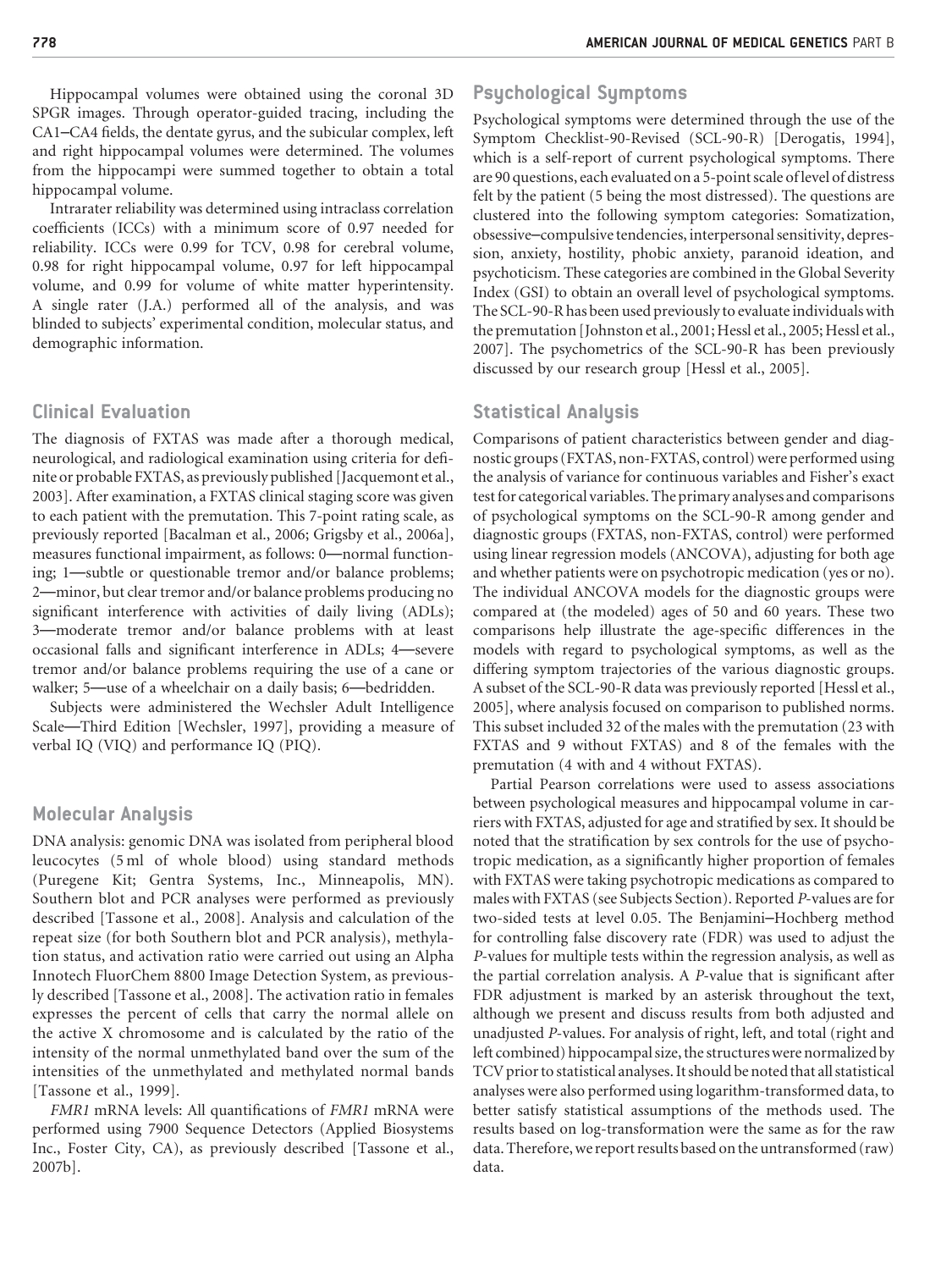Due to the differences among groups, regression analyses accounted for both the effects of age and the use of psychotropic medication. We also explored models that adjusted for IQ. The conclusion from these models was that IQ was not a significant confounder ( $P > 0.05$ ), except in the case of social phobia. In either case (with or without IQ accounted for), however, the results of the regression models were the same. Therefore, we chose to present the results for the simpler models, without IQ.

Statistical analyses were performed with the use of SAS software, version 9.1 (SAS Institute, Cary, NC).

#### RESULTS

#### Psychological Involvement

Age- and gender-specific comparisons show differences in psychological symptoms after controlling for medication taken, as summarized below.

Psychological symptoms in females. Prior to FDR adjustments, females with FXTAS compared to controls, showed significantly elevated levels of obsessive–compulsive behaviors, interpersonal sensitivity, depression, anxiety (Fig. 1), phobic anxiety, paranoid ideation, and GSI at both ages of comparison (50 and 60 years of age). We also found a significant increase in psychological affectedness between females with FXTAS and non-FXTAS female carriers in somatization, obsessive–compulsive traits, interpersonal sensitivity, GSI (all at age 50), and anxiety (ages 50 and 60). There was no difference between non-FXTAS carriers and controls on any of the SCL-90-R subscales.

After FDR adjustment, there were significant differences between females with FXTAS and controls in obsessive–compulsive characteristics and anxiety (ages 50 and 60). The females with FXTAS, compared to non-FXTAS females, demonstrated significantly higher levels of anxiety and obsessive–compulsive behaviors (age 50). For details, see Table II.

Psychological symptoms in males. Male premutation carriers with FXTAS exhibited elevated levels of somatization (ages 50 and 60) relative to both non-FXTAS and control subjects. The FXTAS group also showed elevated levels of anxiety (compared to non-FXTAS males and controls; Fig. 1), and obsessive–compulsive behaviors, depression, and GSI (compared to non-FXTAS males).

Results based on post-FDR adjustments suggest that males with FXTAS exhibit significantly more obsessive–compulsive behaviors when compared to non-FXTAS carriers (ages 50 and 60), and anxiety when compared to controls (age 60). For further details, see Table III.

It should be noted that the psychological symptoms of non-FXTAS carriers and controls are quite similar for both males and females, though the sample size of the female controls is small.

# Association of Psychological Measures and Hippocampal Size

All observed associations between psychological measures and hippocampal volumes were in a negative direction: an increased level of the symptom was associated with decreased hippocampal size.



FIG. 1. Comparison of anxiety score on SCL-90-R for males and females, with and without FXTAS, and controls. Closed diamonds indicate female data points, while open circles depict male data points. P-values are for comparisons of predicted means at the age of 60 (fitted ANCOVA model). We found female premutation carriers with FXTAS had significantly higher predicted scores at age 60 in the ANCOVA model as compared to female carriers without FXTAS ( $P=0.023$  ), and controls ( $P=0.001^\ast$  ). In the same analysis, male premutation carriers with FXTAS also had higher levels of anxiety compared to male carriers without FXTAS  $(P = 0.028)$  and controls  $(P = 0.003*)$ . \*P-value retains significance following correction for multiple comparisons.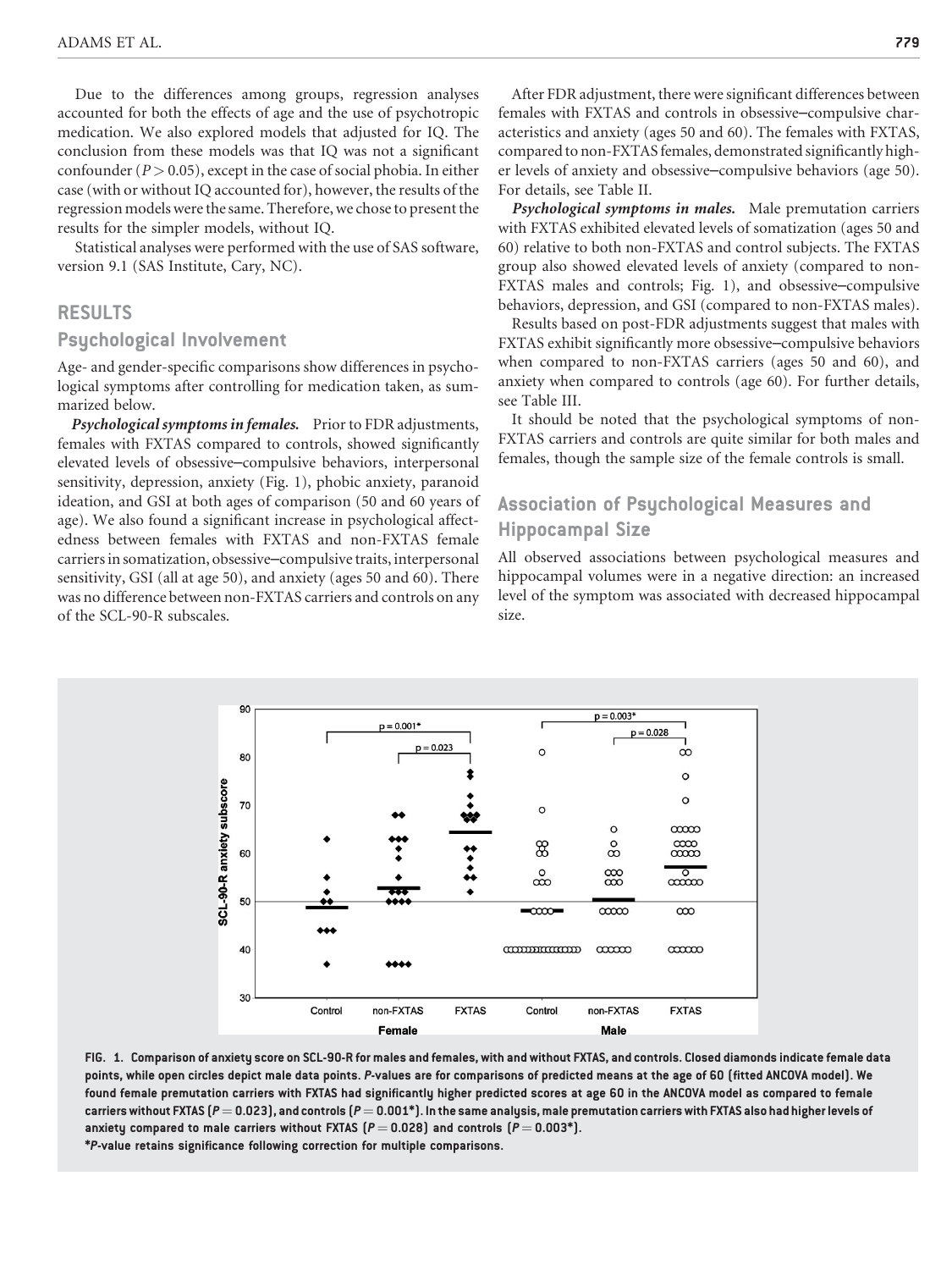|                                                               | <b>Subjects</b>   |           |                      |  |
|---------------------------------------------------------------|-------------------|-----------|----------------------|--|
| Comparison groups <sup>a</sup>                                | <b>Difference</b> | <b>SE</b> | P-value <sup>b</sup> |  |
| Somatization                                                  |                   |           |                      |  |
| $F-N$ age 50                                                  | 10.143            | 3.965     | 0.012                |  |
| $F-C$ age 50                                                  | 9.601             | 4.722     | 0.044                |  |
| Obsessive-compulsive                                          |                   |           |                      |  |
| $F-N$ age 50                                                  | 9.770             | 3.649     | $0.009*$             |  |
| $F-C$ age $50$                                                | 14.234            | 4.347     | $0.001*$             |  |
| $F-C$ age $60$                                                | 13.970            | 4.379     | $0.002*$             |  |
| Interpersonal sensitivity                                     |                   |           |                      |  |
| $F-N$ age 50                                                  | 9.417             | 4.266     | 0.029                |  |
| $F-C$ age $50$                                                | 11.939            | 5.081     | 0.021                |  |
| $F-C$ age $60$                                                | 12.166            | 5.118     | 0.019                |  |
| Depression                                                    |                   |           |                      |  |
| $F-C$ age $50$                                                | 9.881             | 4.533     | 0.031                |  |
| $F-C$ age $60$                                                | 10.397            | 4.567     | 0.025                |  |
| Anxiety                                                       |                   |           |                      |  |
| $F-N$ age $50$                                                | 10.014            | 3.513     | $0.005*$             |  |
| $F-N$ age $60$                                                | 8.907             | 3.877     | 0.023                |  |
| $F-C$ age $50$                                                | 11.804            | 4.184     | $0.006*$             |  |
| $F-C$ age $60$                                                | 14.557            | 4.215     | $0.001*$             |  |
| Phobic anxiety                                                |                   |           |                      |  |
| $F-C$ age 50                                                  | 8.734             | 3.953     | 0.029                |  |
| $F-C$ age $60$                                                | 9.154             | 3.983     | 0.023                |  |
| Paranoid ideation                                             |                   |           |                      |  |
| $F-C$ age $50$                                                | 12.546            | 4.841     | 0.011                |  |
| $F-C$ age $60$                                                | 13.803            | 4.877     | 0.006                |  |
| Psychoticsim                                                  |                   |           |                      |  |
| F-C age 50                                                    | 9.753             | 4.706     | 0.041                |  |
| Global severity index                                         |                   |           |                      |  |
| $F-N$ age $50$                                                | 7.687             | 3.818     | 0.046                |  |
| $F-C$ age $50$                                                | 10.762            | 4.547     | 0.020                |  |
| $F-C$ age $60$                                                | 11.251            | 4.581     | 0.016                |  |
| *Pyalue significant after correction for multiple comparisons |                   |           |                      |  |

TABLE II. Comparison of Psychological Scores of 41 Female

#### TABLE III. Comparison of Psychological Scores of 85 Male Subjects

Comparison groups<sup>a</sup> Difference SE P-value<sup>b</sup>

| $F-N$ age 50<br>$F-N$ age $60$<br>$F-C$ age $50$<br>$F-C$ age $60$ | 11.418<br>7.052<br>9.764<br>6.263 | 3.950<br>3.260<br>3.882<br>2.885 | 0.005<br>0.033<br>0.013<br>0.032 |
|--------------------------------------------------------------------|-----------------------------------|----------------------------------|----------------------------------|
| Obsessive-compulsive                                               |                                   |                                  |                                  |
| $F-N$ age 50<br>$F-N$ age $60$                                     | 10.675<br>7.943                   | 3.635<br>3.001                   | $0.004*$<br>$0.009*$             |
| Interpersonal sensitivity                                          |                                   |                                  |                                  |
| $F-N$ age $50$<br>$F-N$ age $60$                                   | 8.112<br>6.878                    | 4.249<br>3.507                   | 0.059<br>0.052                   |
| Depression                                                         |                                   |                                  |                                  |
| $F-N$ age $50$<br>$F-N$ age $60$                                   | 8.280<br>6.744                    | 3.791<br>3.129                   | 0.031<br>0.033                   |
| Anxiety                                                            |                                   |                                  |                                  |
| $F-N$ age 50                                                       | 7.535                             | 3.499                            | 0.033                            |
| $F-N$ age $60$<br>$F-C$ age $60$                                   | 6.428<br>7.644                    | 2.888<br>2.556                   | 0.028<br>$0.003*$                |
| Psychoticsim                                                       |                                   |                                  |                                  |
| $F-N$ age 50                                                       | 9.115                             | 3.936                            | 0.022                            |
| Global severity index                                              |                                   |                                  |                                  |
| $F-N$ age 50                                                       | 9.366                             | 3.803                            | 0.015                            |
| $F-N$ age $60$                                                     | 7.902                             | 3.139                            | 0.013                            |

 $*P$ -value significant after correction for multiple comparisons. <sup>a</sup>Groups include FXTAS (F), non-FXTAS (N), and controls (C).

 $b$  T-value = difference/SE.

Somatization

 $(r = -0.475, P = 0.006*)$ , and paranoid ideation  $(r = -0.587, P = 0.006*)$  $P < 0.001^*$ , as well as newly significant correlations with phobic anxiety, depression and obsessive–compulsive tendencies. Results from secondary (exploratory) analyses of psychological measures and left and right hippocampal size are similar to the analyses based on total hippocampal size. See Table IV.

The analysis for females with FXTAS suggests there are no associations between hippocampal size and any of the subscales on the SCL-90-R, though the sample size is small  $(n = 16)$ . However, when all females with the premutation (both with and without FXTAS) were analyzed together, we observed significant associations between hippocampal size and anxiety, phobic anxiety and obsessive–compulsive traits (Table IVB). Most of these correlations seemed to be driven by the right hippocampus, especially with anxiety ( $P < 0.001^*$ ; Fig. 2) and phobic anxiety ( $P = 0.001^*$ ).

In the equivalent analysis of all male premutation carriers (Table IVC), the only association with total hippocampal volume that was significant following FDR adjustment was paranoid ideation (r =  $-0.404$ ,  $P = 0.003$ <sup>\*</sup>).

\**P*-value significant after correction for multiple comparisons.<br><sup>a</sup>Groups include FXTAS (F), non-FXTAS (N), and controls (C).

 $b$ T-value = difference/SE.

Males with FXTAS showed possible correlations between total hippocampal volume and GSI ( $r = -0.356$ ,  $P = 0.042$ ), interpersonal sensitivity ( $r = -0.406$ ,  $P = 0.019$ ), and paranoid ideation  $(r = -0.313, P = 0.076)$ , none of which were significant following FDR adjustment. However, graphic analysis suggests that a single influential data point masked the associations between psychological measures and hippocampal volumes. Analysis excluding this subject indicated stronger associations between total hippocampal volume and GSI ( $r = -0.499$ ,  $P = 0.004$ <sup>\*</sup>), interpersonal sensitivity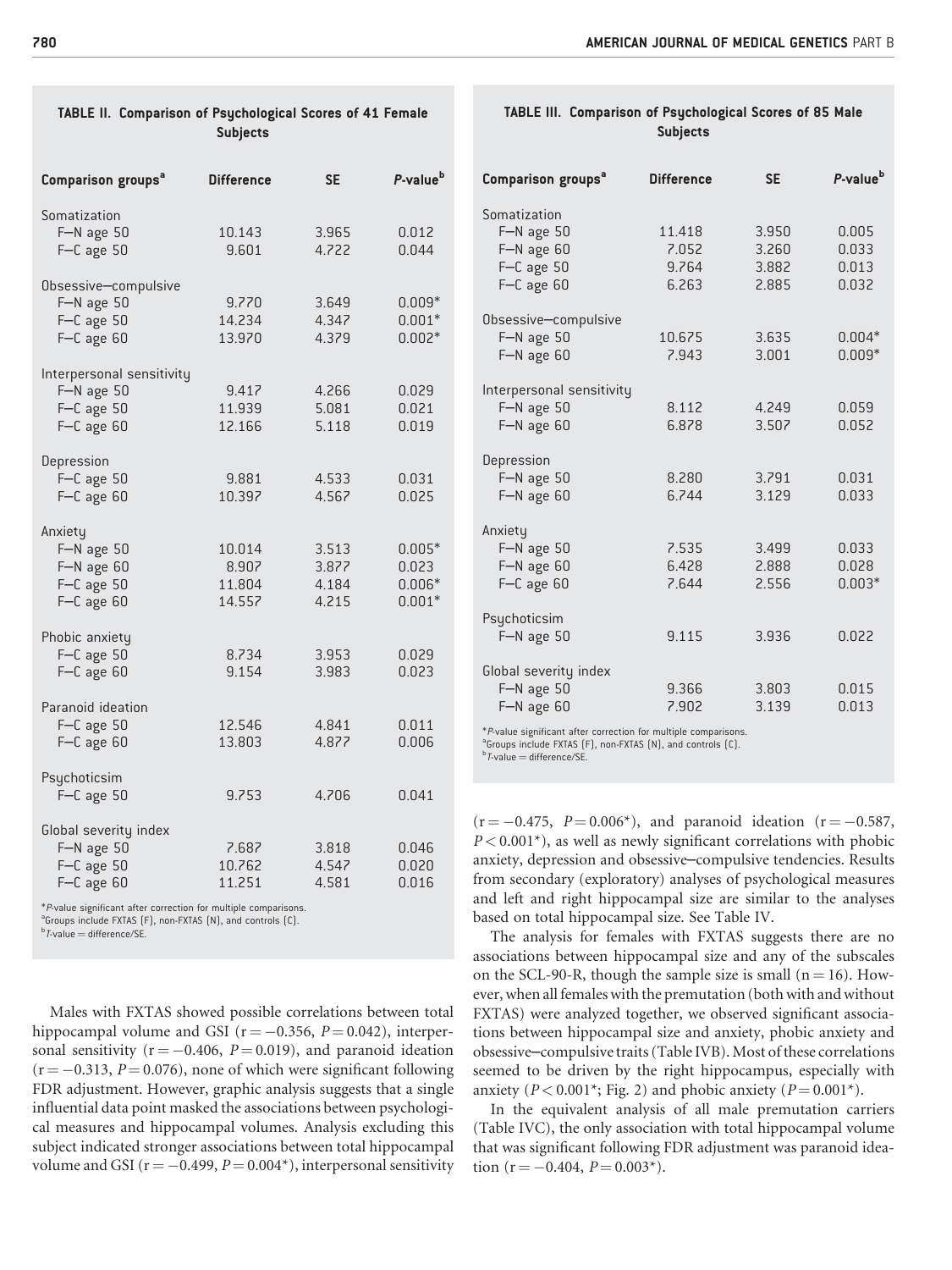|                                                       | Hippocampal volume, correlation R (P-value) |                                     |                     |  |  |
|-------------------------------------------------------|---------------------------------------------|-------------------------------------|---------------------|--|--|
| Psychological symptom                                 | <b>Total</b>                                | <b>Right</b>                        | Left                |  |  |
| [A] Male carriers w/FXTAS <sup>a</sup>                |                                             |                                     |                     |  |  |
| Global severity index                                 | $-0.499$ $(0.004*)$                         | $-0.439$ $(0.012*)$                 | $-0.503$ $(0.003*)$ |  |  |
| Interpersonal sensitivity                             | $-0.475$ $(0.006*)$                         | $-0.488$ $(0.005*)$                 | $-0.401$ $(0.023*)$ |  |  |
| Phobic anxiety                                        | $-0.390$ $(0.029*)$                         | $-0.362$ $(0.042)$                  | $-0.365$ $(0.040)$  |  |  |
| Obsessive-compulsive                                  | $-0.430$ $(0.014*)$                         | $-0.363$ $(0.041)$                  | $-0.450$ $(0.010*)$ |  |  |
| Depression                                            | $-0.405$ $(0.021*)$                         | $-0.341$ $(0.056)$                  | $-0.425$ $(0.015*)$ |  |  |
| Paranoid ideation                                     | $-0.587$ ( $< 0.001$ <sup>*</sup> )         | $-0.570$ ( $<$ 0.001*)              | $-0.533$ $(0.002*)$ |  |  |
| [B] Female premutation carriers <sup>b</sup>          |                                             |                                     |                     |  |  |
| Global severity index                                 | $-0.332$ [0.063]                            | $-0.458$ $(0.008*)$                 | $-0.144$ (ns)       |  |  |
| Anxiety                                               | $-0.519$ $(0.002*)$                         | $-0.634$ ( $< 0.001$ <sup>*</sup> ) | $-0.314$ (ns)       |  |  |
| Phobic anxiety                                        | $-0.383$ $(0.030)$                          | $-0.551$ $(0.001*)$                 | $-0.140$ (ns)       |  |  |
| Obsessive-compulsive                                  | $-0.349$ $(0.050)$                          | $-0.472$ [0.006*]                   | $-0.161$ (ns)       |  |  |
| Depression                                            | $-0.270$ (ns)                               | $-0.367$ $(0.039)$                  | $-0.123$ (ns)       |  |  |
| Paranoid ideation                                     | $-0.219$ (ns)                               | $-0.364$ [0.0407]                   | $-0.025$ (ns)       |  |  |
| (C) Male premutation carriers <sup>a</sup>            |                                             |                                     |                     |  |  |
| Global severity index                                 | $-0.301$ [0.027]                            | $-0.306$ $(0.025)$                  | $-0.269$ $(0.049)$  |  |  |
| Interpersonal sensitivity                             | $-0.264$ [0.053]                            | $-0.293$ [0.032]                    | $-0.210$ (ns)       |  |  |
| Obsessive-compulsive                                  | $-0.281$ $(0.040)$                          | $-0.287$ [0.035]                    | $-0.250$ $(0.069)$  |  |  |
| Paranoid ideation                                     | $-0.404$ $(0.003*)$                         | $-0.417$ $(0.002*)$                 | $-0.354$ $(0.009)$  |  |  |
| $\cdots$ $\cdots$ $\cdots$ $\cdots$ $\cdots$ $\cdots$ |                                             |                                     |                     |  |  |

#### TABLE IV. Correlations Between Psychological Symptoms and Hippocampal Volume

 $ns = non-significant$  P-value  $>0.05$ .

 $*P$ -value significant after correction for multiple comparisons.

<sup>a</sup> Analysis without the single influential data point (male with FXTAS). See text. <sup>b</sup>Results for subset analysis for females with FXTAS  $(n = 16)$  were not significant. See text.



FIG. 2. Comparison of anxiety score on the SCL-90-R with right hippocampal volume (normalized by TCV) in female premutation carriers (both with and without FXTAS). Closed triangles indicate female premutation carriers without FXTAS, whereas open circles represent female carriers with FXTAS. We found that anxiety score correlated significantly with the size of the right hippocampus (R  $\!=\!-0.634$  ,  $P\!<\!0.001^*$  ). The same was true for several other subscales on the SCL-90-R. \*P-value retains significance following correction for multiple comparisons.

Neither male nor female controls showed associations between SCL-90-R scores and hippocampal volume ( $P > 0.1$  for all control comparisons). The female control sample size was small  $(n = 8)$ , so these data should be interpreted with caution.

# Association of Hippocampal Size and Molecular Measures

Correlations of hippocampal size to CGG repeat size and FMR1 mRNA levels were examined, stratified by sex and affectedness (FXTAS or non-FXTAS). Significant negative associations with CGG repeat size were observed for total ( $r = -0.375, P = 0.034$ ) and left ( $r = -0.430$ ,  $P = 0.014$ ) hippocampal volumes in males with FXTAS. There were no statistically significant associations between mRNA and hippocampal volume for male carriers, either with or without FXTAS. Female carriers with FXTAS showed a negative association between right hippocampal size and CGG repeat size  $(r = -0.535, P = 0.040)$ . For female carriers without FXTAS, there was a negative association between mRNA and left hippocampal volume ( $r = -0.637$ ,  $P = 0.026$ ). None of the associations with molecular measures were significant following FDR adjustment.

## **DISCUSSION**

The results from this study demonstrate an increase in psychological symptoms in premutation carriers with FXTAS, as compared to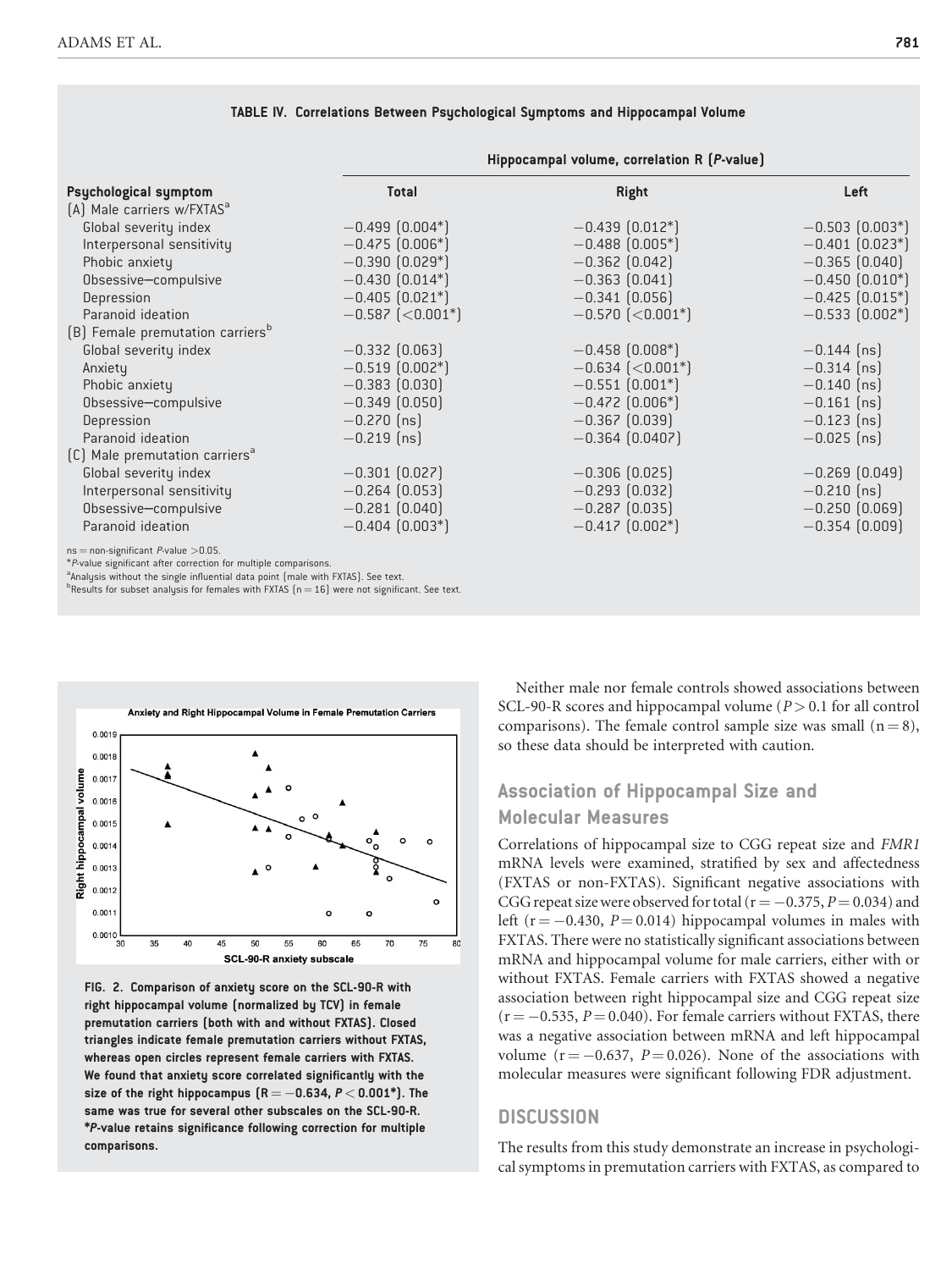controls and carriers without FXTAS, concurring with previous studies [Hessl et al., 2005; Bacalman et al., 2006; Bourgeois et al., 2009]. We show that females with the premutation have significantly increased levels of obsessive–compulsive behaviors and anxiety, as well as, to a lesser extent, other psychological symptoms, compared to controls. Some of these symptoms have been seen in previous studies of female carriers without FXTAS [Sobesky et al., 1996; Franke et al., 1998; Johnston et al., 2001]. We also report that males with FXTAS have significant levels of psychological symptoms, including obsessive–compulsive traits, somatization, and anxiety. Though it has been documented that females are, to some degree, protected from the effects of FXTAS by the presence of a second, healthy X chromosome [Adams et al., 2007; Berry-Kravis et al., 2007], it seems that those females with FXTAS exhibit a profile of psychological symptoms similar to males. In fact, our results indicate that the psychological symptoms of female premutation carriers with FXTAS may be more pronounced than those of their male counterparts.

In female premutation carriers, we found several significant negative correlations between hippocampal volume and psychological symptoms (Table IVC), particularly those involved with anxiety. Interestingly, the hippocampal associations seemed to be driven by the right hippocampus, where the correlations were particularly strong, even after FDR adjustment. There is some evidence of lateral differences in function within the limbic region, with the left amygdala involved in cognitive processing and the right more involved in autonomic responses [Skuse, 2006], as well as the left hippocampus being smaller than the right in major depression [Bremner et al., 2000; Mervaala et al., 2000]. Our hippocampal associations also seemed to be driven by the females with the premutation but without FXTAS, indicating that emotional and hippocampal dysfunction may occur prior to the emergence of FXTAS in females.

In the corresponding analysis with male premutation carriers, we found that males with FXTAS showed an association between size of the hippocampi and several psychological problems (Table IVB). When we grouped all the male premutation carriers together (as we did in the females), we found a few weak correlations, only one of which (paranoid ideation) was still significant after FDR adjustment. Unlike in females, the correlations did not seem to be driven by a particular side of the brain, nor by carriers without FXTAS. These data suggest that even though females show a similar psychological symptom trajectory to males after incurring FXTAS, they seem to be affected psychologically prior to the development of FXTAS as well. It is probable that psychological dysfunction stems from both gross structural abnormalities (i.e., reduced overall hippocampal volume) and cellular abnormalities [Greco et al., 2002, 2006; Arocena et al., 2005], with gender-specific susceptibilities.

We also examined associations between hippocampal volume and FMR1 molecular data. We found a negative correlation between CGG repeat size and total and left hippocampal volume in males with FXTAS.We found a similar correlation with CGG repeat length and right hippocampal volume in females with FXTAS. Though mRNA levels correlated with left hippocampal volume in female carriers without FXTAS, this result should be interpreted with caution, given the small sample size.

It has been previously reported that carriers are at increased risk of major depression with smaller CGG repeat size [Roberts et al., 2009]. It has also been shown that age of onset of FXTAS symptoms correlates positively with CGG repeat length [Tassone et al., 2007a], as does symptom severity [Leehey et al., 2008]. These findings, in addition to our data, seem disparate. Previous studies of FXTAS have shown greater neuroanatomical involvement, including inclusion formation, CNS atrophy and white matter disease, with larger CGG repeat number [Cohen et al., 2006; Greco et al., 2006; Adams et al., 2007]. There is an increase in the prevalence of POI with a larger CGG repeat number until approximately 100–120 repeats, at which point there is a decline in prevalence [Sullivan et al., 2005]. In the higher repeat end of the premutation, there is a mild decrease of FMRP [Tassone et al., 2000] which may alleviate some of the RNA toxicity of the premutation. This may also be true of emotional difficulties and FXTAS symptoms, since both FXTAS and POI are considered to be related to RNA toxicity. Our study had five males and four females with CGG repeat lengths >120. This number may have been enough to skew the data slightly (if it is indeed true that RNA toxicity is alleviated somewhat past 120 CGG repeats), making correlations less significant, but it did not allow us to discern a CGG drop-off point in prevalence.

In summary, we found an increase in psychological problems in both male and female premutation carriers with FXTAS. We also found evidence that non-FXTAS female premutation carriers are affected psychologically, and that affectedness correlates with the size of the hippocampi. It is known that chronic stress and associated alterations of the hypothalamic–pituitary–adrenal axis can lead to hippocampal atrophy [Sapolsky, 2000]. Perhaps the lives of female carriers are more stressful than males as a result of the challenges of raising children with FXS [Johnston et al., 2003]. Recent studies in the premutation mouse have demonstrated a great rise in cortisol levels with increased stress compared to control mice [Brouwer et al., 2008]. Enhanced levels of cortisol have yet to be documented in human carriers, but stress is often seen clinically, which is likely related to the history of psychological symptoms [Hessl et al., 2005]. The limbic system may be particularly susceptible to RNA toxicity from the premutation, as there is a higher rate of transcription for the FMR1 mutation in this area as compared to other areas of the brain [Hagerman and Hagerman, 2004; Tassone et al., 2004]. It has also been shown that a high density of intranuclear inclusions occurs within the hippocampi of premutation carriers with FXTAS, compared to other brain areas [Greco et al., 2002, 2006].

Further evidence of hippocampal involvement with the premutation has been shown in males with the premutation but without FXTAS, who demonstrated decreased activation of the hippocampi during memory recall, which was also associated with psychological symptom severity [Koldewyn et al., 2008]. It is likely that RNA toxicity has an effect on the hippocampus even before the onset of FXTAS symptoms, as emotional problems in carriers without FXTAS have been shown to correlate with elevations in FMR1 mRNA [Hessl et al., 2005].

Our data suggest that females with the premutation (both with and without FXTAS) have significant psychological problems and (relatively) smaller hippocampi than male carriers. This may be related to direct RNA toxicity and perhaps the effect of stress on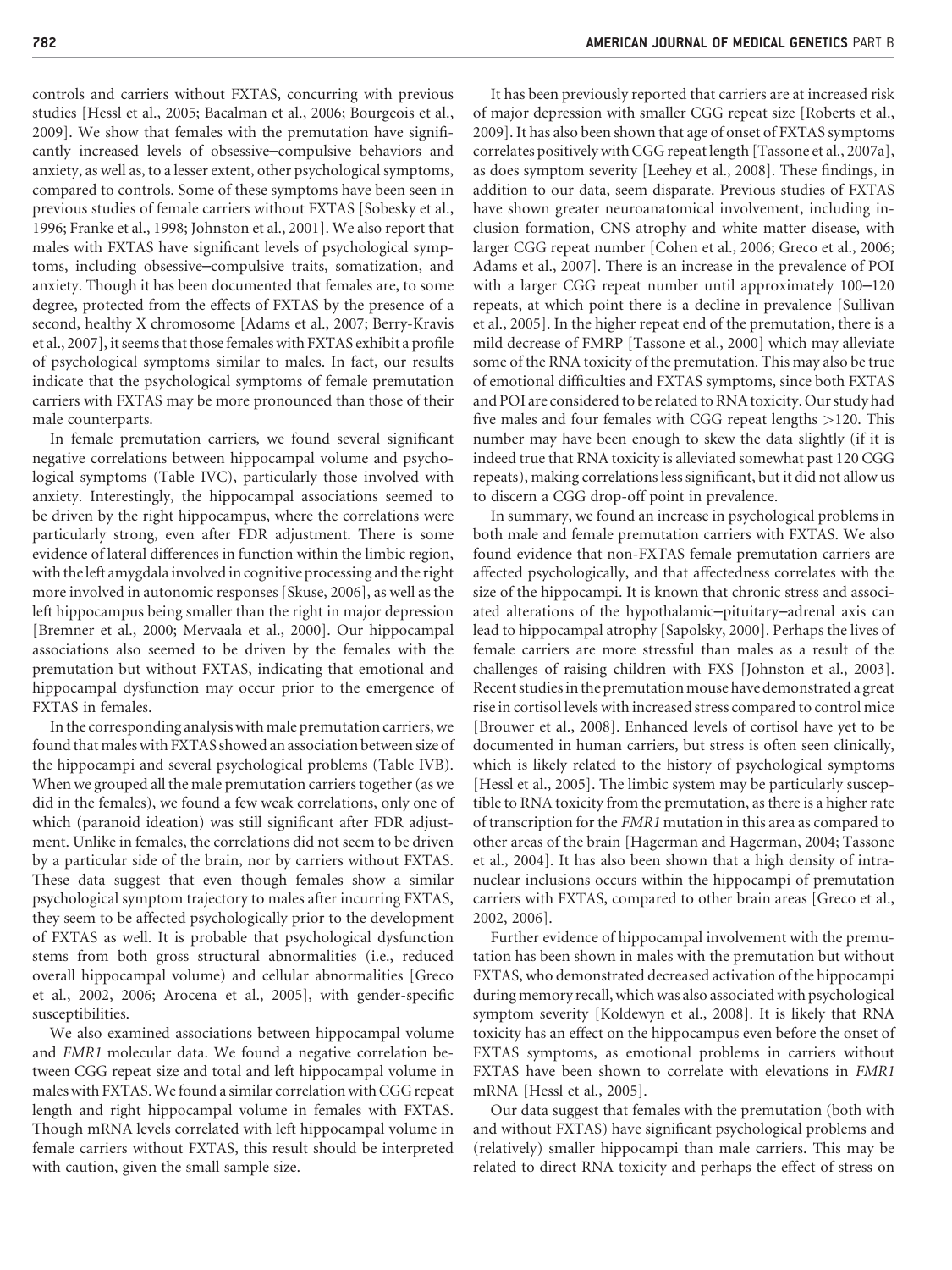neuronal survival. However, for females who develop FXTAS, it is likely that the developmental course of their symptoms will be less severe because of the protective effect of the extra X chromosome [Hagerman et al., 2004; Adams et al., 2007; Berry-Kravis et al., 2007].

Our findings also have treatment implications, including the need to reduce stress and alleviate or treat psychological problems in premutation carriers [Hagerman et al., 2008]. The use of therapy, exercise, and pharmacological treatment of anxiety, depression and OCD symptoms is warranted, when clinically indicated, with the added benefit of the latter two interventions stimulating stem cells to repair the brain [Jacobs et al., 2000; Santarelli et al., 2003; Hagerman et al., 2008]. Further research is necessary regarding early intervention for premutation involvement prior to and with the onset of FXTAS.

Although these data paint an intriguing picture of the fragile X premutation, several factors limit us from making some definitive conclusions. One such limitation is the relatively small sample size of this study in the female cohort, especially in the female controls. Another limitation is, as with most observational studies, the unmeasured (unobserved) factors, such as the stress of raising a child with FXS, could be confounding. Also, as the SCL-90-R is a self -report measure, differential disclosure of psychological symptoms between genders cannot be discounted. Furthermore, while psychotropic medication is unlikely to reduce hippocampal volume, it was associatedwith psychological symptoms in this study (logically, if you are taking a psychological medication, you most likely have a psychological symptom). Though our analysis accounted for age, being the main confounder of brain volumetric and psychological symptom change, we were unable to stratify further by psychotropic medication (within diagnostic groups). Therefore, some of the psychological symptoms reported could have been dampened or improved by medication. However, we believe that these limiting factors cannot account for all of our results, as the evidence for hippocampal involvement in the fragile X premutation is continuing to mount. Larger studies will shed further light upon the results presented here.

## **REFERENCES**

- Adams JS, Adams PE, Nguyen D, Brunberg JA, Tassone F, Zhang W, Koldewyn K, Rivera SM, Grigsby J, Zhang L, et al. 2007. Volumetric brain changes in females with fragile X-associated tremor/ataxia syndrome (FXTAS). Neurology 69(9):851–859.
- Allingham-Hawkins DJ, Babul-Hirji R, Chitayat D, Holden JJA, Yang KT, Lee C, Hudson R, Gorwill RH, Nolin SL, Glicksman A, et al. 1999. Fragile X premutation is a significant risk factor for premature ovarian failure: The international collaborative POF in fragile X study— Preliminary data. Am J Med Genet 83:322–325.
- Arocena DG, Iwahashi CK, Won N, Beilina A, Ludwig AL, Tassone F, Schwartz PH, Hagerman PJ. 2005. Induction of inclusion formation and disruption of lamin A/C structure by premutation CGG-repeat RNA in human cultured neural cells. Hum Mol Genet 14(23):3661–3671.
- Bacalman S, Farzin F, Bourgeois JA, Cogswell J, Goodlin-Jones BL, Gane LW, Grigsby J, Leehey MA, Tassone F, Hagerman RJ. 2006. Psychiatric phenotype of the fragile X-associated tremor/ataxia syndrome (FXTAS) in males: Newly described fronto-subcortical dementia. J Clin Psychiatry 67(1):87–94.
- Bannerman DM, Grubb M, Deacon RM, Yee BK, Feldon J, Rawlins JN. 2003. Ventral hippocampal lesions affect anxiety but not spatial learning. Behav Brain Res 139(1–2):197–213.
- Bannerman DM, Rawlins JN, McHugh SB, Deacon RM, Yee BK, Bast T, ZhangWN, Pothuizen HH, Feldon J. 2004. Regional dissociations within the hippocampus–memory and anxiety. Neurosci Biobehav Rev 28(3): 273–283.
- Berry-Kravis E, Potanos K,Weinberg D, Zhou L, Goetz CG. 2005. Fragile Xassociated tremor/ataxia syndrome in sisters related to X-inactivation. Ann Neurol 57(1):144–147.
- Berry-Kravis E, Abrams L, Coffey SM, Hall DA, Greco C, Gane LW, Grigsby J, Bourgeois JA, Finucane B, Jacquemont S, et al. 2007. Fragile X-associated tremor/ataxia syndrome: Clinical features, genetics, and testing guidelines. Mov Disord 22(14):2018–2030.
- Beyer JL, Krishnan KR. 2002. Volumetric brain imaging findings in mood disorders. Bipolar Disord 4(2):89–104.
- Bourgeois JA, Farzin F, Brunberg JA, Tassone F, Hagerman P, Zhang L, Hessl D, Hagerman R. 2006. Dementia with mood symptoms in a fragile X premutation carrier with the fragile X-associated tremor/ataxia syndrome: Clinical intervention with donepezil and venlafaxine. J Neuropsychiatry Clin Neurosci 18(2):171–177.
- Bourgeois JA, Coffey SM, Rivera SM, Hessl D, Gane LW, Tassone F, Greco C, Finucane B, Nelson L, Berry-Kravis E, et al. 2009. A review of fragile X premutation disorders: Expanding the psychiatric perspective. J Clin Psychiatry 70(6):852–862.
- Bremner JD, Narayan M, Anderson ER, Staib LH, Miller HL, Charney DS. 2000. Hippocampal volume reduction in major depression. Am J Psychiatry 157(1):115–118.
- Brouwer JR, Severijnen E, de Jong FH, Hessl D, Hagerman RJ, Oostra BA, Willemsen R. 2008. Altered hypothalamus-pituitary-adrenal gland axis regulation in the expanded CGG-repeat mouse model for fragile X-associated tremor/ataxia syndrome. Psychoneuroendocrinology 33(6):863–873.
- Brunberg JA, Jacquemont S, Hagerman RJ, Berry-Kravis E, Grigsby J, Leehey M, Tassone F, Brown WT, Greco C, Hagerman PJ. 2002. Fragile X premutation carriers: Characteristic MR imaging findings in adult males with progressive cerebellar and cognitive dysfunction. Am J Neuroradiol 23(10):1757–1766.
- Coffey SM, Cook K, Tartaglia N, Tassone F, Nguyen DV, Pan R, Bronsky HE, Yuhas J, Borodyanskaya M, Grigsby J, et al. 2008. Expanded clinical phenotype of women with the FMR1 premutation. Am J Med Genet Part A 146A(8):1009–1016.
- Cohen S, Masyn K, Adams J, Hessl D, Rivera S, Tassone F, Brunberg J, DeCarli C, Zhang L, Cogswell J, et al. 2006. Molecular and imaging correlates of the fragile X-associated tremor/ataxia syndrome. Neurology 67(8):1426–1431.
- Cornish KM, Kogan C, Turk J, Manly T, James N, Mills A, Dalton A. 2005. The emerging fragile X premutation phenotype: Evidence from the domain of social cognition. Brain Cogn 57(1):53–60.
- Derogatis LR. 1994. Symptom Checklist-90-R (SCL-90-R): Administration, Scoring, and Procedures Manual. Minneapolis: National Computer Systems.
- Franke P, Leboyer M, Gansicke M, Weiffenbach O, Biancalana V, Cornillet-Lefebre P, Croquette MF, Froster U, Schwab SG, Poustka F, et al. 1998. Genotype-phenotype relationship in female carriers of the premutation and full mutation of FMR-1. Psychiatry Res 80(2):113–127.
- Gray JA. 1982. The neuropsychology of anxiety. Oxford: Oxford University Press.
- Gray JA, McNaughton N. 2000. The neuropsychology of anxiety. Oxford: Oxford University Press.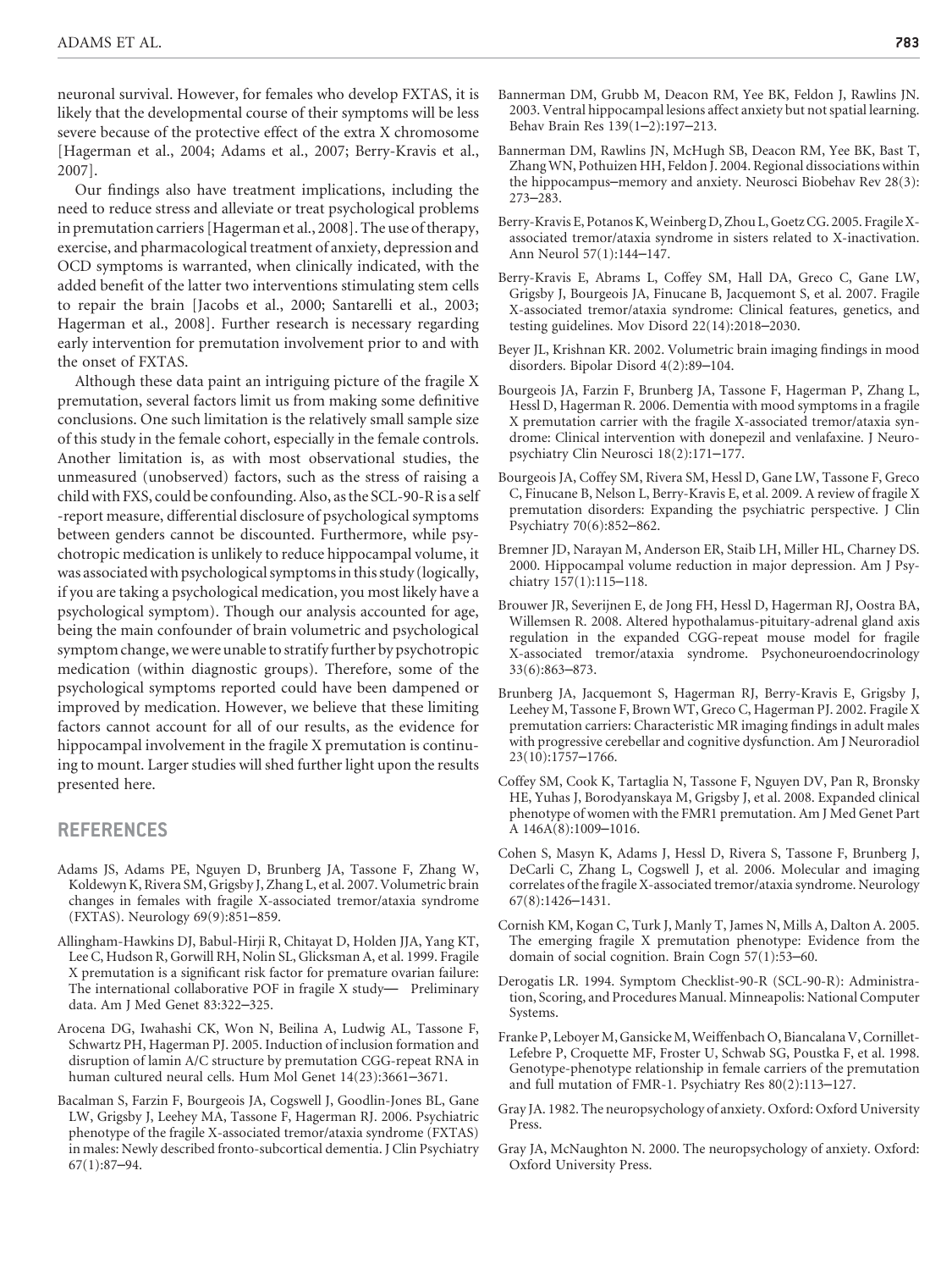- Greco CM, Hagerman RJ, Tassone F, Chudley A, Del Bigio MR, Jacquemont S, Leehey M, Hagerman PJ. 2002. Neuronal intranuclear inclusions in a new cerebellar tremor/ataxia syndrome among fragile X carriers. Brain 125(8):1760–1771.
- Greco CM, Berman RF, Martin RM, Tassone F, Schwartz PH, Chang A, Trapp BD, Iwahashi C, Brunberg J, Grigsby J, et al. 2006. Neuropathology of fragile X-associated tremor/ataxia syndrome (FXTAS). Brain 129(Pt1):243–255.
- Grigsby J, Brega AG, Jacquemont S, Loesch DZ, Leehey MA, Goodrich GK, Hagerman RJ, Epstein J, Wilson R, Cogswell JB, et al. 2006a. Impairment in the cognitive functioning of men with fragile X-associated tremor/ ataxia syndrome (FXTAS). J Neurol Sci 248(1–2):227–233.
- Grigsby J, Leehey MA, Jacquemont S, Brunberg JA, Hagerman RJ, Wilson R, Epstein JH, Greco CM, Tassone F, Hagerman PJ. 2006b. Cognitive impairment in a 65-year-old male with the fragile X-associated tremorataxia syndrome (FXTAS). Cogn Behav Neurol 19(3):165–171.
- Hagerman PJ. 2008. The fragile X prevalence paradox. J Med Genet 45(8): 498–499.
- Hagerman PJ, Hagerman RJ. 2004. The fragile-X premutation: A maturing perspective. Am J Hum Genet 74(5):805–816.
- Hagerman RJ, LeeheyM, HeinrichsW, Tassone F,Wilson R, Hills J,Grigsby J, Gage B, Hagerman PJ. 2001. Intention tremor, parkinsonism, and generalized brain atrophy in male carriers of fragile X. Neurology 57:127–130.
- Hagerman RJ, Leavitt BR, Farzin F, Jacquemont S, Greco CM, Brunberg JA, Tassone F, Hessl D, Harris SW, Zhang L, et al. 2004. Fragile-X-associated tremor/ataxia syndrome (FXTAS) in females with the FMR1 premutation. Am J Hum Genet 74(5):1051–1056.
- Hagerman RJ, Coffey SM, Maselli R, Soontarapornchai K, Brunberg JA, Leehey MA, Zhang L, Gane LW, Fenton-Farrell G, Tassone F, et al. 2007. Neuropathy as a presenting feature in fragile X-associated tremor/ataxia syndrome. Am J Med Genet Part A 143A(19):2256–2260.
- Hagerman RJ, Hall DA, Coffey S, Leehey M, Bourgeois J, Gould J, Zhang L, Seritan A, Berry-Kravis E, Olichney J, et al. 2008. Treatment of fragile Xassociated tremor ataxia syndrome (FXTAS) and related neurological problems. Clin Interv Aging 3(2):251–262.
- Hessl D, Tassone F, Loesch DZ, Berry-Kravis E, Leehey MA, Gane LW, Barbato I, Rice C, Gould E, Hall DA, et al. 2005. Abnormal elevation of FMR1 mRNA is associated with psychological symptoms in individuals with the fragile X premutation. Am JMed Genet Part B 139B(1):115–121.
- Hessl D, Rivera S, Koldewyn K, Cordeiro L, Adams J, Tassone F, Hagerman PJ, Hagerman RJ. 2007. Amygdala dysfunction in men with the fragile X premutation. Brain 130(Pt2):404–416.
- Jacobs BL, Praag H, Gage FH. 2000. Adult brain neurogenesis and psychiatry: A novel theory of depression. Mol Psychiatry 5(3):262–269.
- Jacquemont S, Hagerman RJ, Leehey M, Grigsby J, Zhang L, Brunberg JA, Greco C, Des Portes V, Jardini T, Levine R, et al. 2003. Fragile X premutation tremor/ataxia syndrome: Molecular, clinical, and neuroimaging correlates. Am J Hum Genet 72(4):869–878.
- Jacquemont S, Orrico A, Galli L, Sahota PK, Brunberg JA, Anichini C, Leehey M, Schaeffer S, Hagerman RJ, Hagerman PJ, et al. 2005. Spastic paraparesis, cerebellar ataxia, and intention tremor: A severe variant of FXTAS? J Med Genet 42(2):e14.
- Jacquemont S, Hagerman RJ, Hagerman PJ, Leehey MA. 2007. Fragile-X syndrome and fragile X-associated tremor/ataxia syndrome: Two faces of FMR1. Lancet Neurol 6(1):45–55.
- Johnston C, Eliez S, Dyer-Friedman J, Hessl D, Glaser B, Blasey C, Taylor A, Reiss A. 2001. Neurobehavioral phenotype in carriers of the fragile X premutation. Am J Med Genet 103(4):314–319.
- Johnston C, Hessl D, Blasey C, Eliez S, Erba H, Dyer-Friedman J, Glaser B, Reiss AL. 2003. Factors associated with parenting stress in mothers of children with fragile X syndrome. J Dev Behav Pediatr 24(4):267– 275.
- Koldewyn K, Hessl D, Adams J, Tassone F, Hagerman PJ, Hagerman RJ, Rivera SM. 2008. Reduced hippocampal activation during recall is associated with elevated FMR1 mRNA and psychiatric symptoms in men with the fragile X premutation. Brain Imaging Behav 2(2):105–116.
- Leehey MA, Berry-Kravis E, Min SJ, Hall DA, Rice CD, Zhang L, Grigsby J, Greco CM, Reynolds A, Lara R, et al. 2007. Progression of tremor and ataxia in male carriers of the FMR1 premutation. Mov Disord 22(2): 203–206.
- Leehey MA, Berry-Kravis E, Goetz CG, Zhang L, Hall DA, Li L, Rice CD, Lara R, Cogswell J, Reynolds A, et al. 2008. FMR1 CGG repeat length predicts motor dysfunction in premutation carriers. Neurology 70(16Pt 2):1397–1402.
- Loesch DZ, Bui MQ, Grigsby J, Butler E, Epstein J, Huggins RM, Taylor A, Hagerman RJ. 2003. Effect of the fragile X status categories and the FMRP levels on executive functioning in fragile X males and females. Neuropsychology 17(4):646–657.
- Loesch DZ, Churchyard A, Brotchie P, Marot M, Tassone F. 2005a. Evidence for, and a spectrum of, neurological involvement in carriers of the fragile X pre-mutation: FXTAS and beyond. Clin Genet 67(5): 412–417.
- Loesch DZ, Litewka L, Brotchie P, Huggins RM, Tassone F, Cook M. 2005b. Magnetic resonance imaging study in older fragile X premutation male carriers. Ann Neurol 58(2):326–330.
- McNaughton N, Gray JA. 2000. Anxiolytic action on the behavioural inhibition system implies multiple types of arousal contribute to anxiety. J Affect Disord 61(3):161–176.
- Mervaala E, Fohr J, Kononen M, Valkonen-Korhonen M, Vainio P, Partanen K, Partanen J, Tiihonen J, Viinamaki H, Karjalainen AK, et al. 2000. Quantitative MRI of the hippocampus and amygdala in severe depression. Psychol Med 30(1):117–125.
- Moore CJ, Daly EM, Schmitz N, Tassone F, Tysoe C, Hagerman RJ, Hagerman PJ, Morris RG, Murphy KC, Murphy DG. 2004. A neuropsychological investigation of male premutation carriers of fragile X syndrome. Neuropsychologia 42(14):1934–1947.
- Moser E, Moser MB, Andersen P. 1993. Spatial learning impairment parallels the magnitude of dorsal hippocampal lesions, but is hardly present following ventral lesions. J Neurosci 13(9):3916–3925.
- Murray A, Ennis S, MacSwiney F, Webb J, Morton NE. 2000. Reproductive and menstrual history of females with fragile X expansions. Eur J Hum Genet 8(4):247–252.
- O'Dwyer JP, Clabby C, Crown J, Barton DE, Hutchinson M. 2005. Fragile X-associated tremor/ataxia syndrome presenting in a woman after chemotherapy. Neurology 65(2):331–332.
- Pesso R, Berkenstadt M, Cuckle H, Gak E, Peleg L, Frydman M, Barkai G. 2000. Screening for fragile X syndrome in women of reproductive age. Prenat Diagn 20(8):611–614.
- Roberts JE, Bailey DB Jr, Mankowski J, Ford A, Sideris J, Weisenfeld LA, Heath TM, Golden RN. 2009. Mood and anxiety disorders in females with the FMR1 premutation. Am J Med Genet Part B 150B(1):130–139.
- Rodriguez-Revenga L, Madrigal I, Pagonabarraga J, Xuncla M, Badenas C, Kulisevsky J, Gomez B, Mila M. 2009. Penetrance of FMR1 premutation associated pathologies in fragile X syndrome families. Eur J Hum Genet 17(10):1359–1362.
- Santarelli L, Saxe M, Gross C, Surget A, Battaglia F, Dulawa S, Weisstaub N, Lee J, Duman R, Arancio O, et al. 2003. Requirement of hippocampal